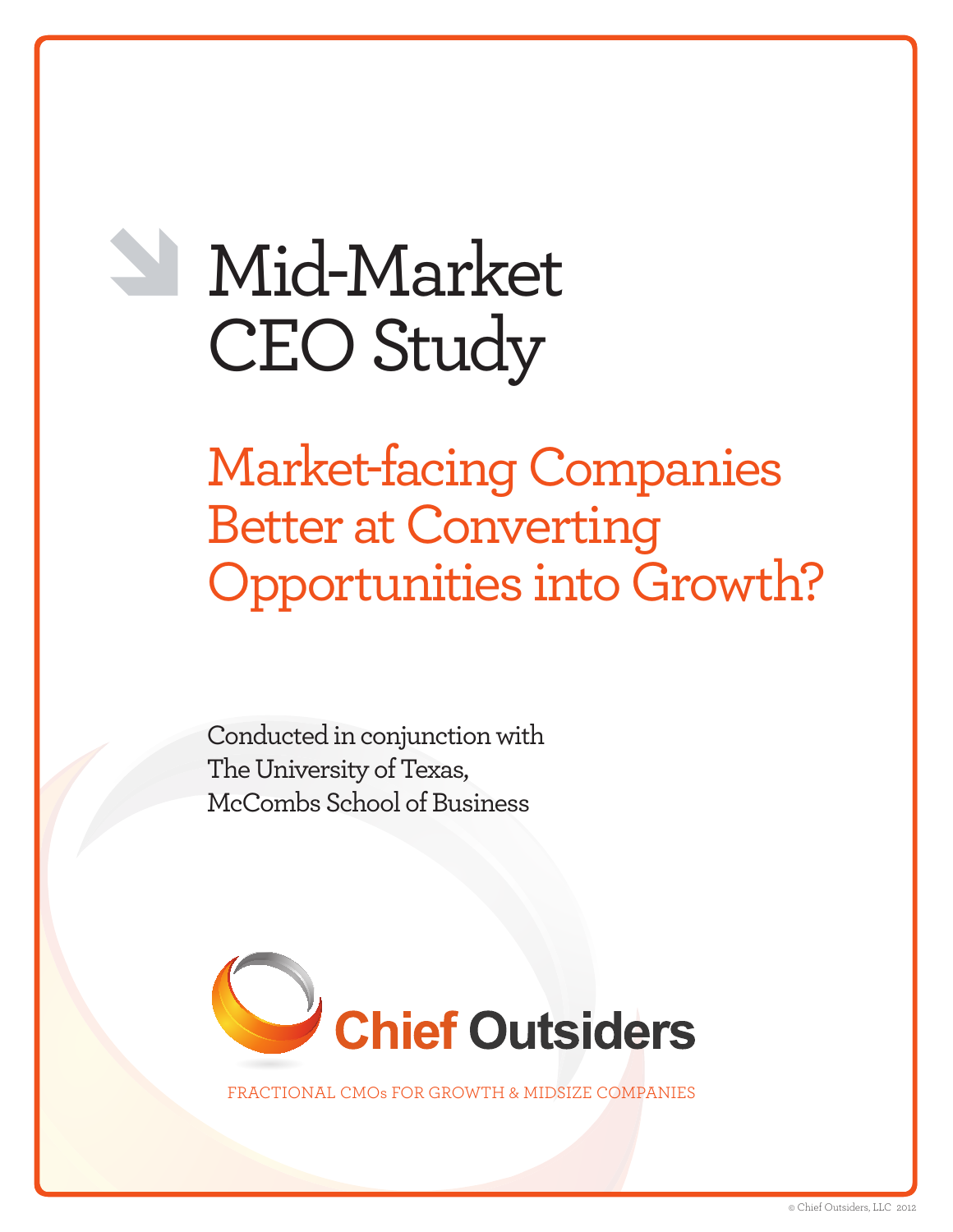# **Executive Summary**

In conjunction with The University of Texas, McCombs School of Business, Chief Outsiders solicited insights from mid-market CEOs to gain new knowledge around growth drivers. The study was conducted in late 2011 with nearly 200 CEOs participating from 27 industries. In addition to profiling the general behaviors relative to growth orientations, the research team uncovered a major key insight never before reported in a mid-market CEO study.



# **Key Insight**

- **• Companies are Operations or Market-Oriented** The analysis conducted by the UT research team\* discovered two distinctive kinds of companies – operations-oriented and market-oriented firms. Operations-oriented firms make up about 55% of mid-market companies.
- **• Market-Oriented Companies Experience Higher Growth and Are Better at Measurable Gains** – Both types of firms see good growth opportunities, but the market-oriented firms are better able to translate those opportunities into measurable gains.
- **Operations-Oriented Companies Can Grow Faster Than Peers** When operationsoriented companies have existing strengths in or develop strengths in marketing disciplines, they grow faster than their industry peers.

# **General Findings**

- While 83% believe the outlook of the company's future is promising, perceived growth rates compared to peers was much lower as 45% believe they were growing at the same rate or slower than their peers and55% believe they are growing faster.
- The majority of CEOs (64%) spend most of their time defining and guiding future growth. When they meet with their leadership teams, attention is largely split between current issues (44%) and future initiatives (32%).
- Most companies reported that they did not maintain separate sales and marketing leadership roles (58%), although nearly one-third reported that sales and marketing executives were peers (31%).
- As a whole, surveyed CEOs perceive they are FAIR to GOOD in market-developing disciplines. Having a clear vision and mission, along with having solid market knowledge was typical. However, most CEOs were critical of their ability to track marketing effectiveness.

\* "Organized For Growth: The Role of Marketing in Small and Medium Enterprises" University of Texas working paper by Jade DeKinder, Ty Henderson and Leigh McAlister, 2012.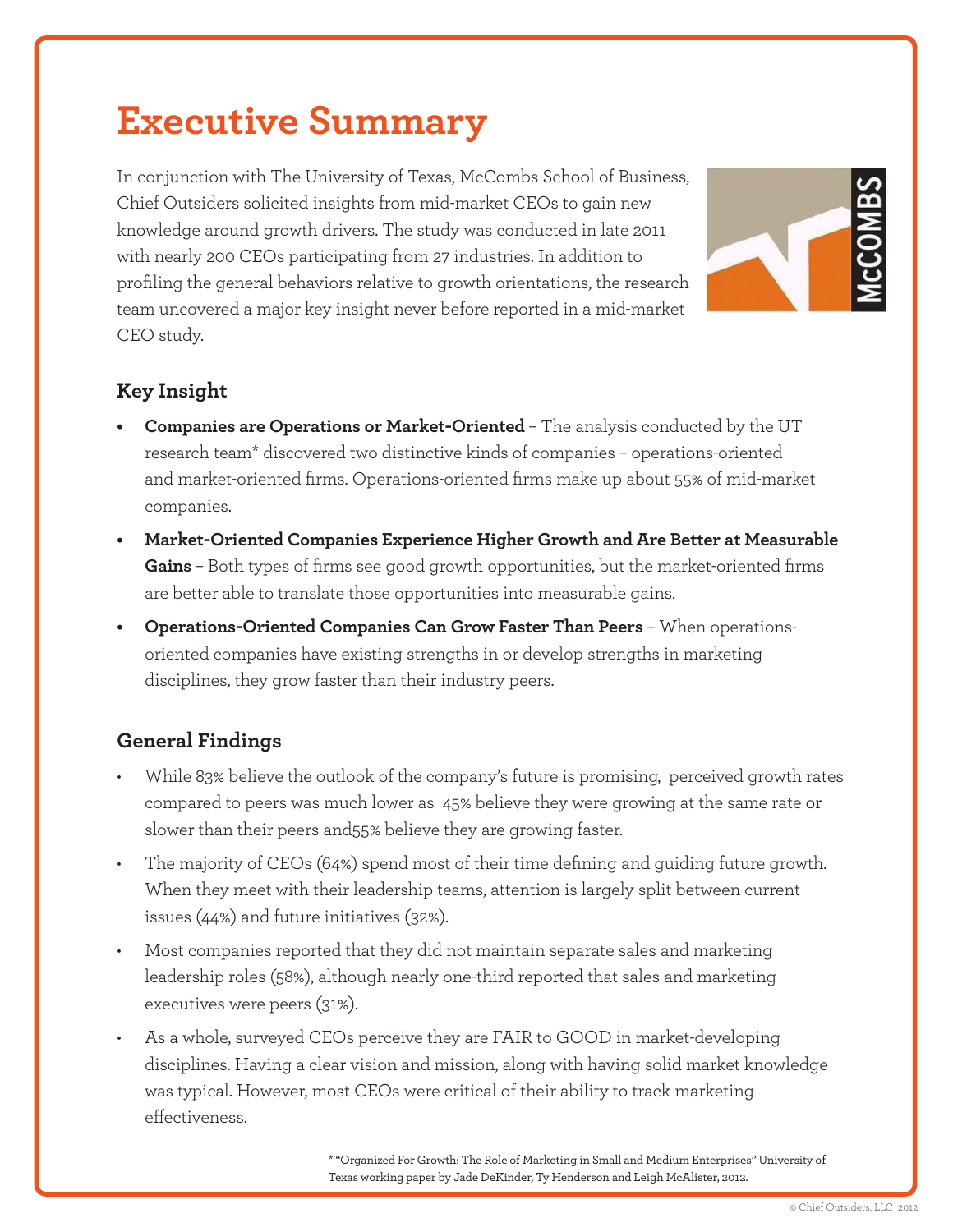# **Key Insights**

Chief Outsiders and The University of Texas, McCombs School of Business launched a joint study in search of new knowledge around how mid-market companies organize and focus their resources to impact growth. While the general findings from the survey profile the midmarket as a whole, cluster analysis yields distinctive insights into key organizational and behavioral growth drivers.

## **Orientation**

Analysis conducted by the UT research team\* discovered two distinctive kinds of companies – operations-oriented (55%) and market-oriented (45%). Both types of firms see good growth opportunities, but the market-oriented firms are better able to translate those opportunities into growth.

# **Discovery**

Each firm in the sample was profiled in a number of ways, including by the functional experience of its "top management team" (i.e., the CEO and the CEO's direct reports). Cluster analysis (K-means) of the top management teams yielded two groupings: 1) companies whose top management teams included executives with marketing experience, which made up approximately 45% of the population, and 2) companies whose top management teams did not include marketing experience. The research team then contrasted the two groups of firms based on their responses to survey questions. Below we discuss those questions for which the two identified groups of firms gave statistically significant different answers. Based on those statistically significant differences and based on Porter's characterization of firm strategy\*\* as either "differentiation" (market oriented) or "cost-leader" (operations oriented), we label those firms that include marketing experience on the top management team as "Market-Oriented Companies" and we label those firms that do not include marketing experience on the top management team as "Operations-Oriented Companies".

#### **Impact**

### Operations-Oriented Companies (those companies without marketing experience in the top management team)

- 1. Grow faster than industry peers when they have strengths in marketing disciplines
- 2. Experience more growth when they spend more on marketing than industry peers
- 3. When growing, plan to spend more on marketing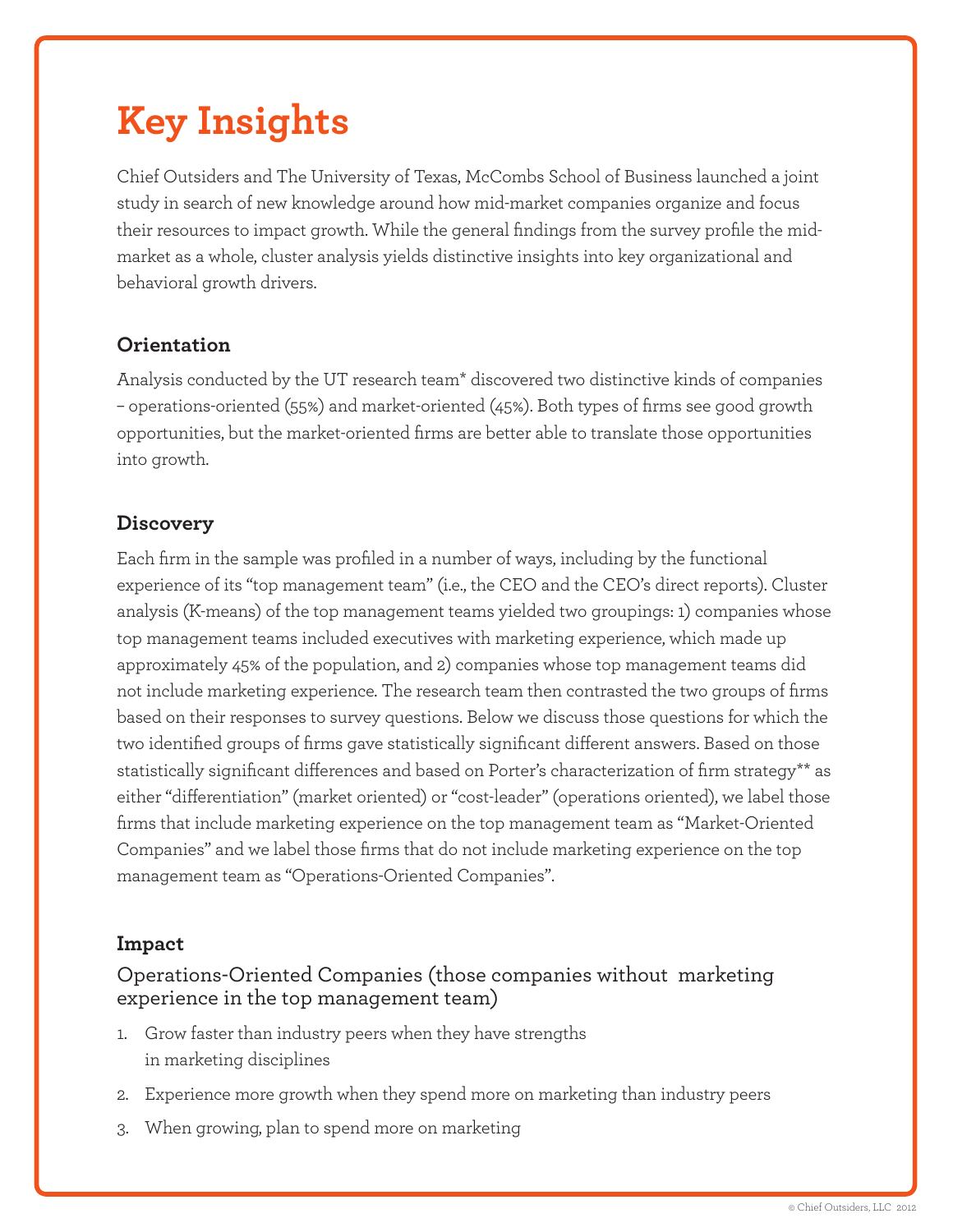#### **Market-Oriented Companies** (those companies that include marketing experience on the top management team)

- 1. Experience higher growth
- 2. Are more effective at converting growth opportunities into growth
- 3. Have executives with marketing experience reporting to the CEO
- 4. Demonstrate significant strength in tracking marketing effectiveness
- 5. Execute a variety of marketing disciplines with significant strength
- 6. Experience more growth when they spend more on marketing than industry peers
- 7. When growing, plan to spend more on marketing

\* "Organized for Growth: the Role of Marketing in Small and Medium Enterprises" University of Texas working paper by Jade DeKinder, Ty Henderson and Leigh McAlister, 2012.

\*\* Michael Porter, Harvard professor and author, "Porter Generic Strategies", see Wikipedia

#### **Differences**

Statistically significant differences between the two clusters of companies include the following:

|                                                                                              | <b>Market-Oriented Cluster</b> | <b>Operations-Oriented Cluster</b> |
|----------------------------------------------------------------------------------------------|--------------------------------|------------------------------------|
| <b>Marketing Department and</b><br><b>Sales Department are Peers</b>                         | 45% of the firms               | 20% of the firms                   |
| Marketing and Sales are<br><b>Same Department</b>                                            | 47% of the firms               | 69% of the firms                   |
| <b>Company Demonstrates</b><br><b>Strength in Tracking Marketing</b><br><b>Effectiveness</b> | Average 3.5 out of 5           | Average 2.8 out of 5               |
| Number of Core Responsibili-<br>ties of Marketing Department                                 | Average 4.9 out of 9           | Average 3.2 out of 9               |
| <b>Marketing Tasks are</b><br>Done Well                                                      | Average 4.0 out of 5           | Average 3.7 out of 5               |
| <b>Marketing Spending Level is</b><br><b>Higher than Industry Peers</b>                      | Score 2.8 our of 5             | Score 2.5 out of 5                 |
| Growth Rate Relative to<br><b>Industry Peers</b>                                             | Score 1.65 out of 3            | Score 1.40 out of 3                |
| Primary Source of Capital is<br><b>Bank Loans</b>                                            | 32% of the firms               | 48% of the firms                   |
| Primary Source of Capital is<br>Self-Funded                                                  | 51% of the firms               | 36% of the firms                   |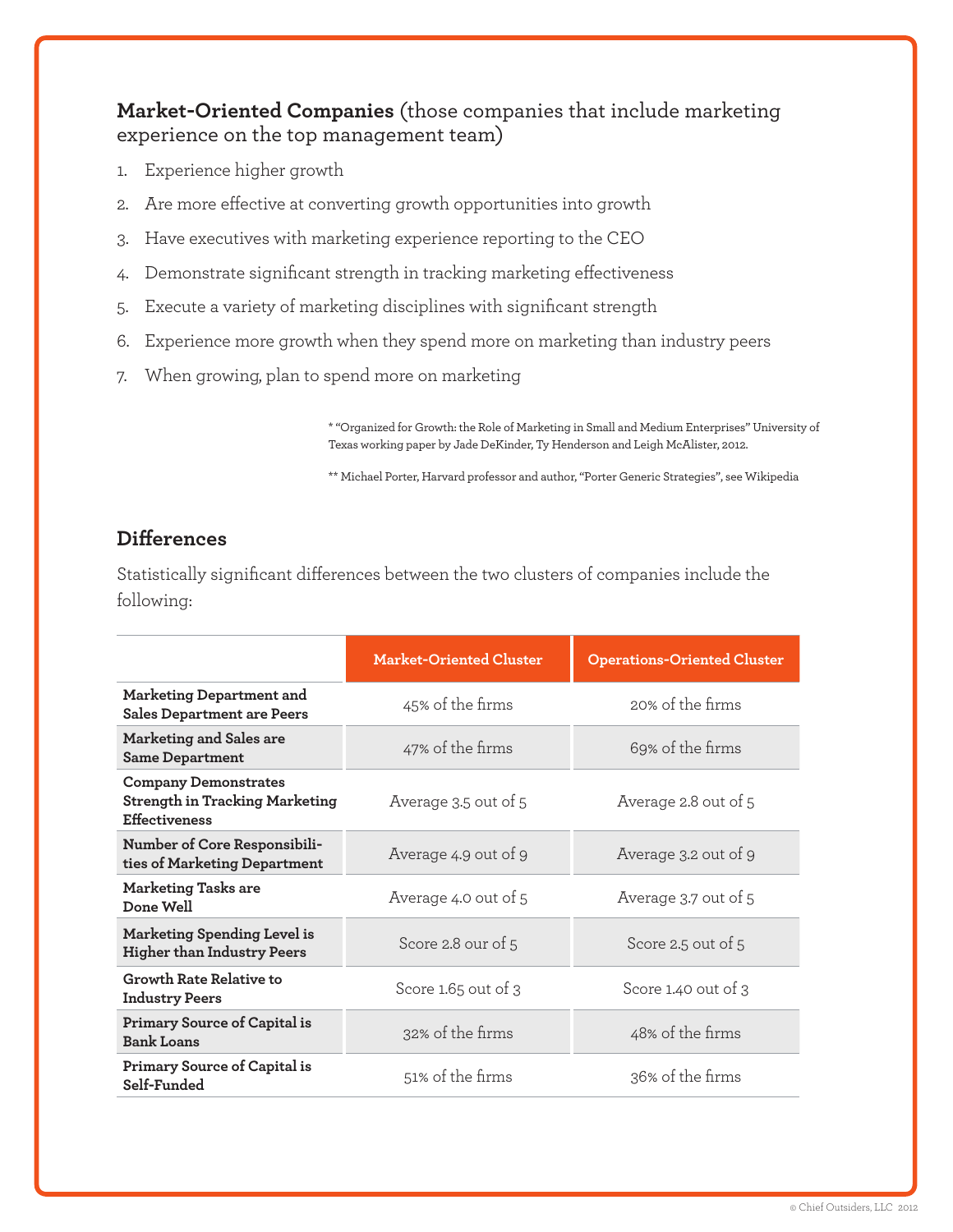#### **Implications**

Mid-market companies come in many varieties (this report accounted for 27 different industries represented with a broad mix of B2B and B2C). Regardless of industry, if the company's top management team includes executives with marketing experience, the company is more likely to experience growth ahead of their industry peers. Even if the firm doesn't have marketing experience in its top management team, if the firm exhibits strength in performing marketing activities, they will grow faster than other firms which don't have marketing experience on the top management team. This is perhaps not a surprise, but it is now codified and better understood.

# **General Findings**

The objective of this study was to seek out new knowledge around how mid-market companies organize and focus their resources to impact growth.

- 
- **• Education**
- **• Agriculture**
- **• Marketing**
- **• Business Services**
- **• Hospitality**
- **• Manufacturing**
- **• Financial Services**
- **• Oil, Energy, Mining**
- **184 CEOs from the following 27 industries participated: • IT Services • Engineering**
	- **• Research**
	- **• Real Estate**
	- **• Transportation**
	- **• Government Services**
	- **• Consulting**
	- **• Healthcare**
	- **• Entertainment**
	- **• Distribution**
- **• Technology**
- **• Engineering**
- **• Consumer Services**
- **• Retail**
- **• Utilities**
- **• Construction**
- **• Wholesale**
- **• Non-Profit**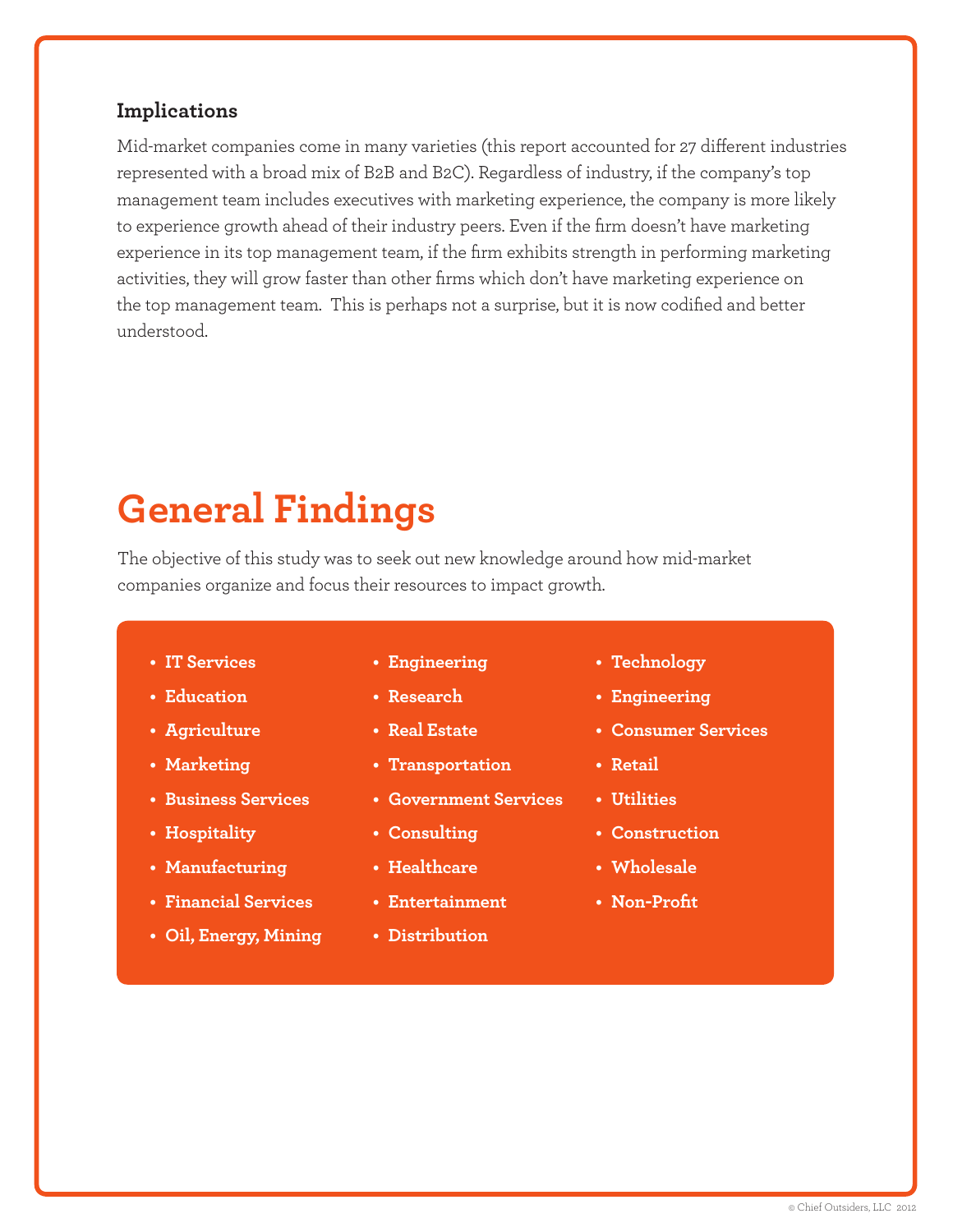# **Profile**

More than half of the companies surveyed (57%) had been in business 10 years or more. This ensured that the study would properly represent the maturity of the middle market. Combined with the fact that most (63%) were larger than \$5M in revenue and 30% were \$20M and over, the research team was confident that the dataset is representative.



#### **Customers**

Two-thirds (67%) of surveyed companies sell directly to businesses or through distribution. Note that multiple answers were selected by a number of companies. The second largest customer group was end consumers.

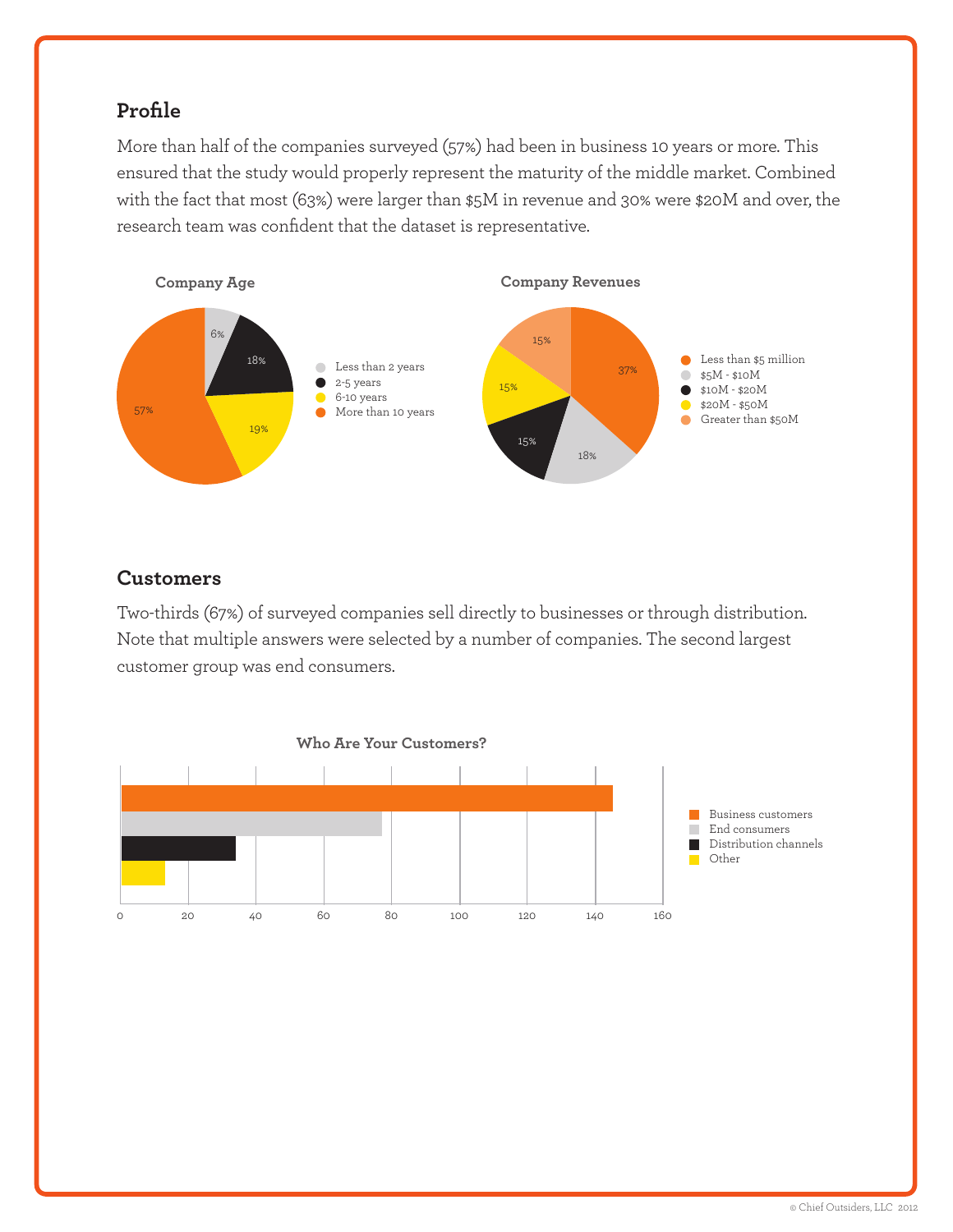### **Outlook**

55% of CEOs surveyed believe they are growing faster than their industry peers, while 45% believe they are growing at the same rate or slower than their peers. Signaling a bullish attitude towards growth, a combined 83% believe the outlook of their company's future is promising (40%) or very promising (43%).



#### **Focus**

As one might expect from the senior executive, the majority of CEOs (64%) said they spend most of their time defining and guiding future growth. This is twice the number of CEOs (31%) devoted to driving current results. When CEOs meet with their leadership teams, the group's attention is largely split between current issues (44%) and future initiatives (32%). Why this difference from personal CEO time to C-level staff time? We believe CEOs are using staff time to drive operational excellence and efficiency, and to create a culture of accountability.

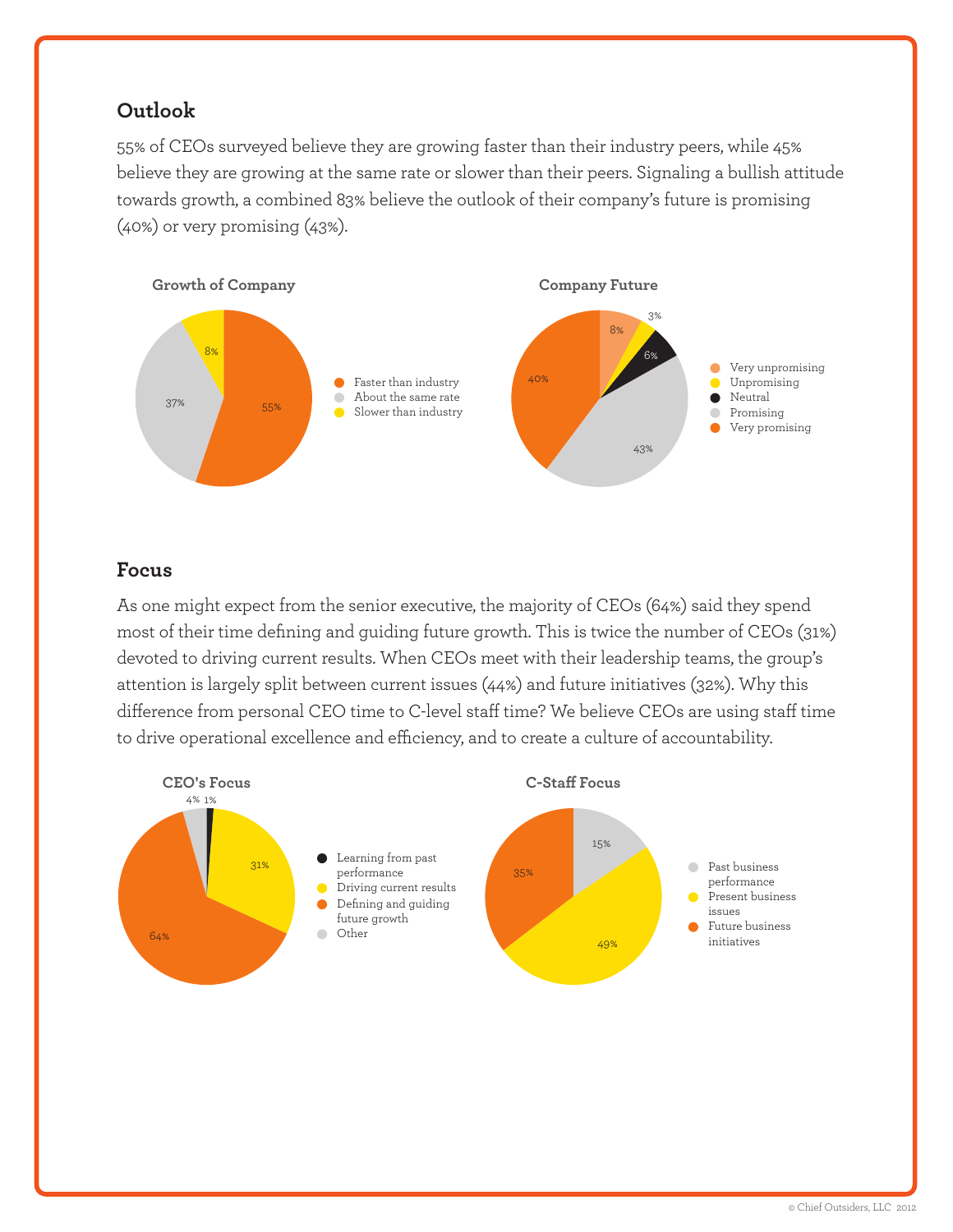#### **Roles**

An important area of interest to Chief Outsiders is around the existence and role of marketing leadership in mid-market companies. Most companies do not maintain separate sales and marketing leadership roles (58%). although nearly one-third reported that sales and marketing executives were peers (31%).

**Sales and Marketing Roles Typically Combined** 



# **Insight**

CEOs see a combination of their own company leadership plus their customers as providing the most value as sources of strategic insight. Peer groups of advisors (e.g., Vistage, C12) were seen as valuable as a Board of Directors, followed by business consultants.

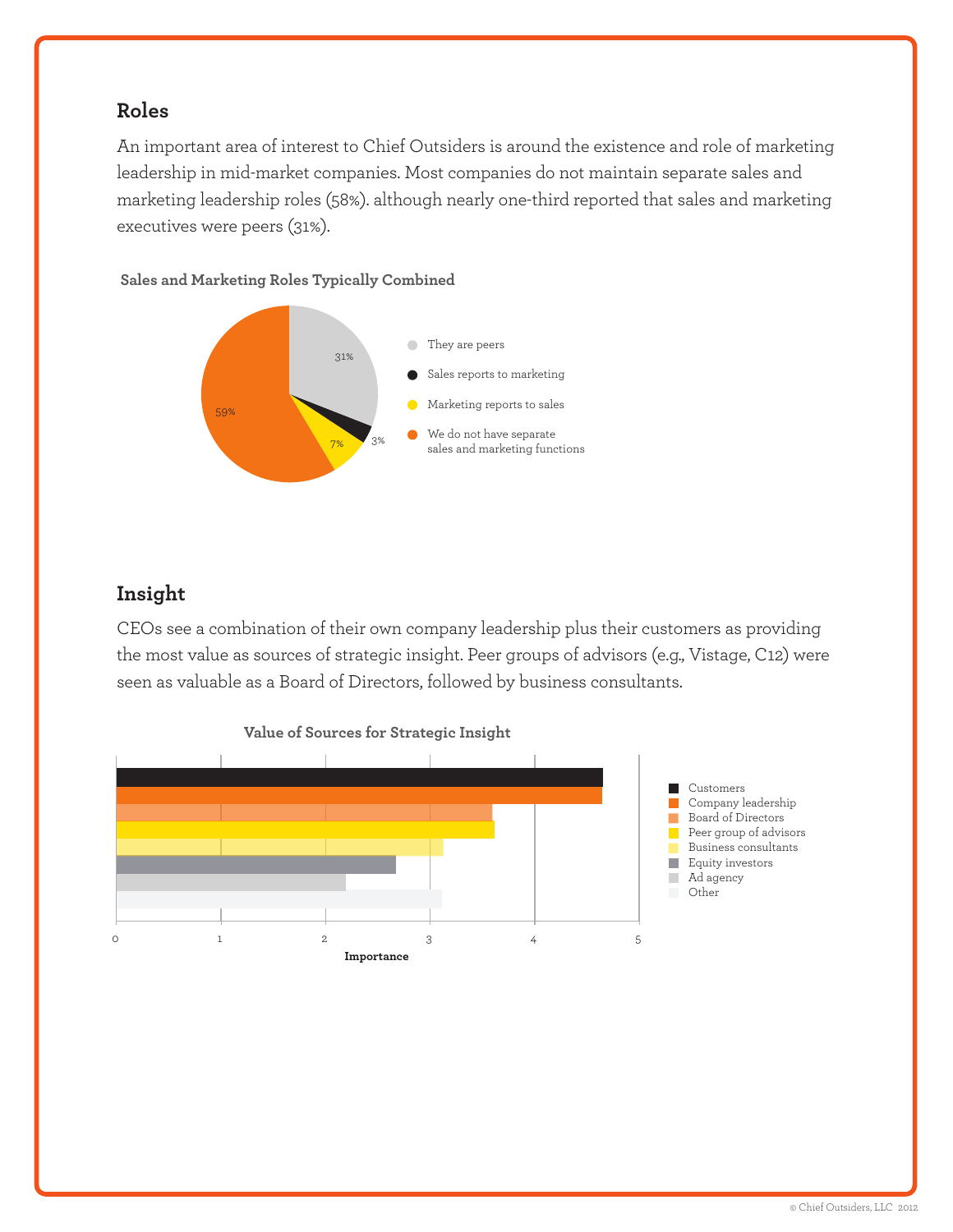#### **Needs**

Companies clearly tap insights from their team who have regular contact with their customers – their customer service and sales organizations. They also recognize the value of face-to-face engagement at industry events. While formal research was noted as a regular part of the needs development process for new products and services, it was clearly seen as less valuable than direct contact or ad-hoc web research.





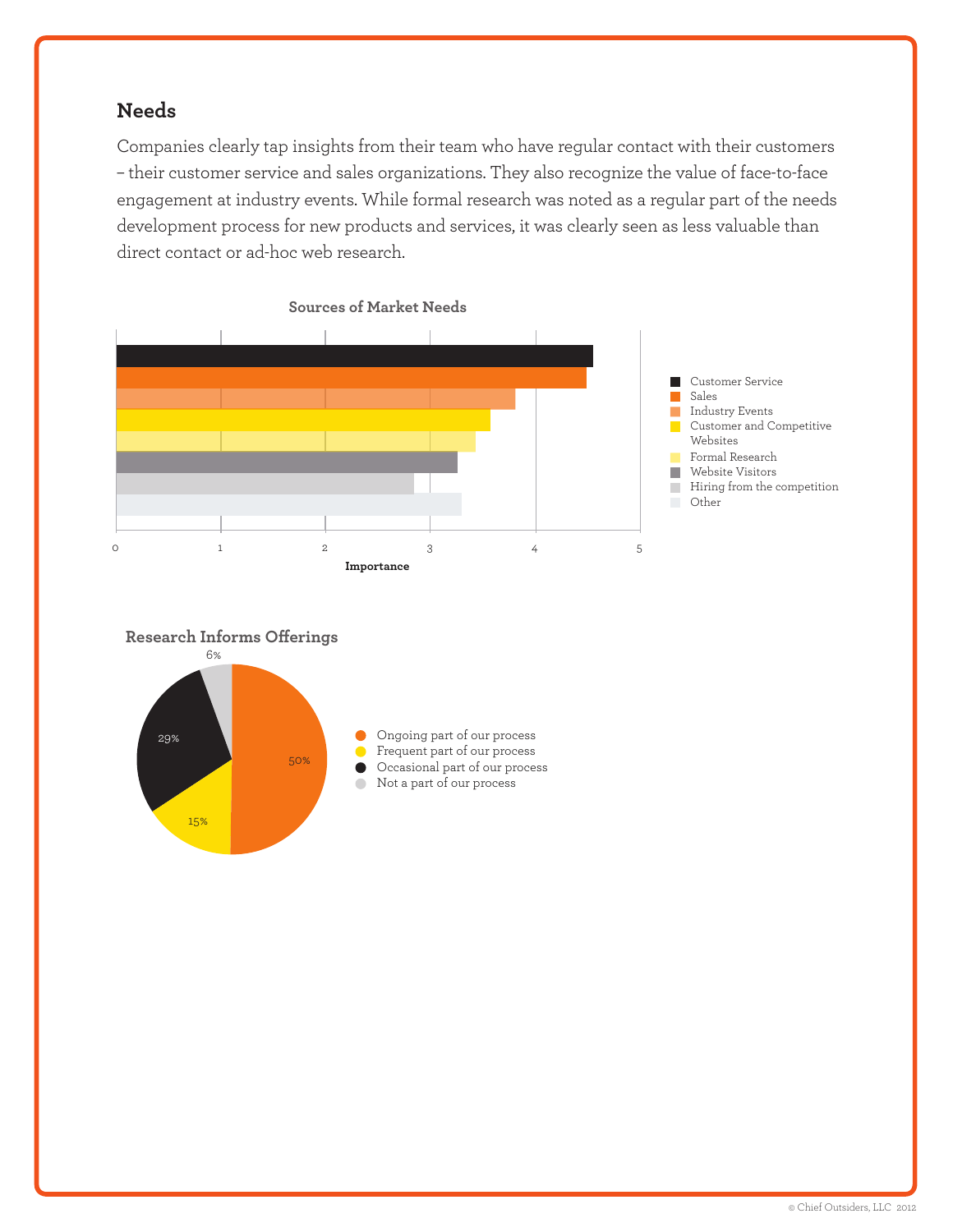# **Growth**

Differentiating from the competition and defining new customer segments edge out product improvements and new product introductions as the key factors reportedly driving growth.



# **Marketing**

As a whole, surveyed CEOs perceive they are FAIR to GOOD in a core spectrum of marketdeveloping disciplines. Having a clear vision and mission, along with having solid market knowledge was typical. However, most CEOs were critical of their ability to track marketing effectiveness.

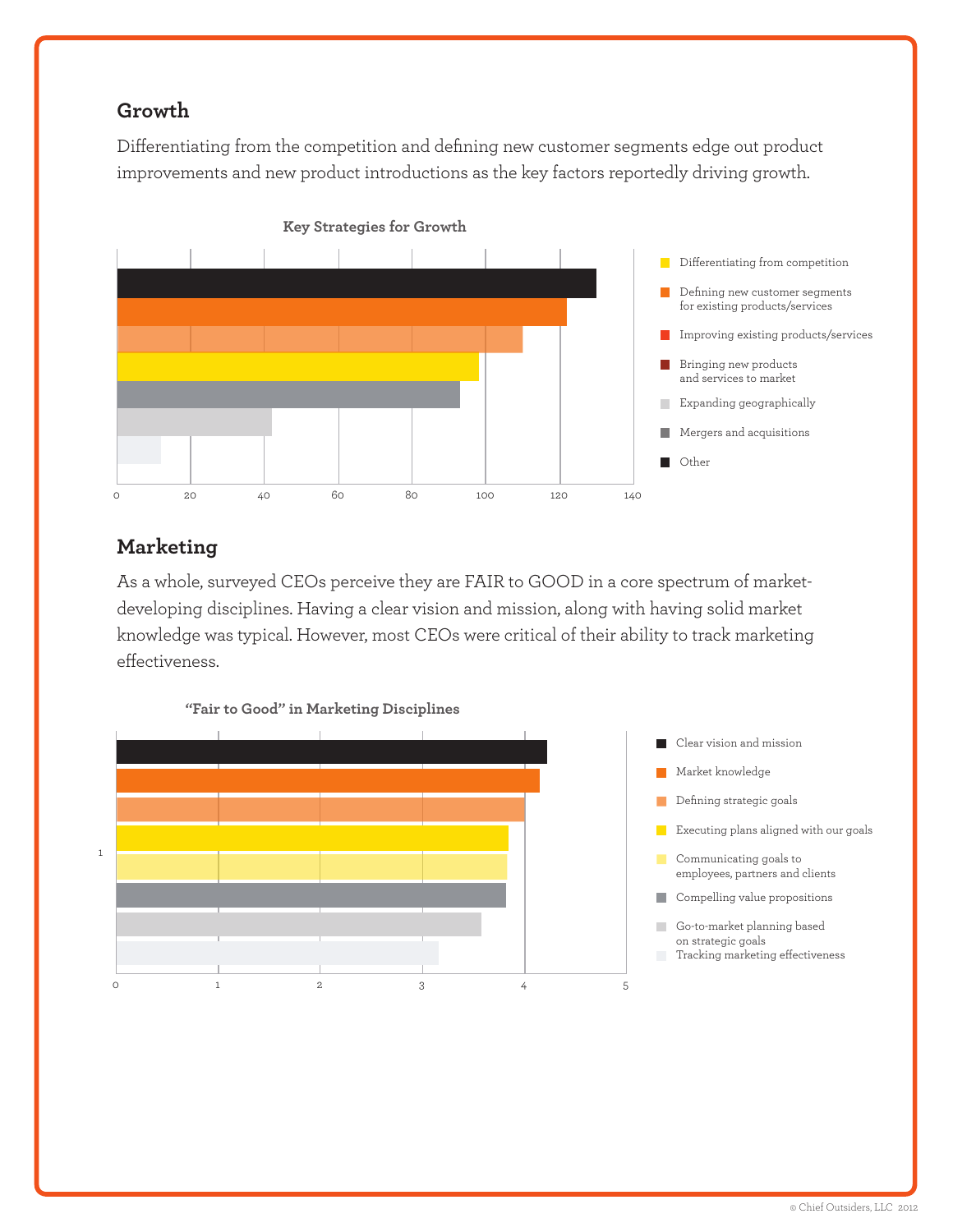# **Marketing (contd.)**

Marketing departments are typically charged with traditional marketing communications functions plus lead generation. However, many are still responsible for identifying growth opportunities and market research. See the "Key Insights" section later in this report that reveals the growth impact that operations-oriented companies experience as they increase the level of responsibility of their marketing departments.



#### **Independence**

The majority (56%) of firms reported they do not tap outside firms at all for assistance with marketing requirements. The most common reason to go outside was for Advertising (47%) followed by Public Relations (45%). Nearly a third (31%) seeks outside help for Strategy.